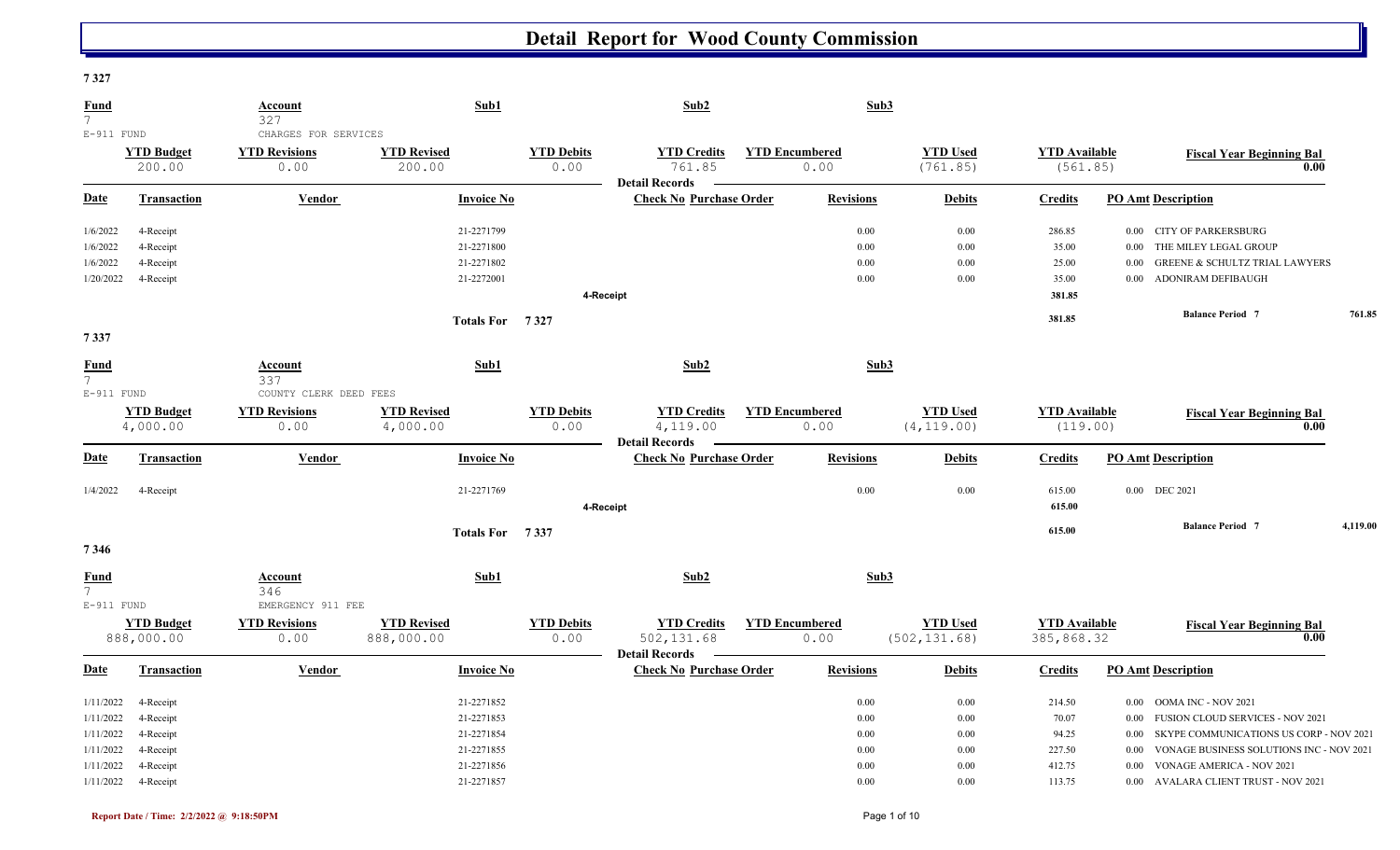| 21-2271858<br>1/11/2022<br>0.00<br>0.00<br>31,349.50<br><b>CEBRIDGE TELECOM WV - NOV 2021</b><br>4-Receipt<br>$0.00\,$<br>21-2271913<br>TAXCONNEX LLC - DEC 2021<br>1/13/2022<br>4-Receipt<br>0.00<br>0.00<br>78.00<br>0.00<br>1/14/2022<br>21-2271940<br><b>PROCOM</b><br>4-Receipt<br>0.00<br>0.00<br>417.24<br>0.00<br>21--2271963<br>1/19/2022<br>4-Receipt<br>0.00<br>0.00<br>58.50<br><b>TAXCONNEX LLC - DEC 2021</b><br>$0.00\,$<br>21-2271960<br>ARMSTRONG GROUP - DEC 21<br>1/19/2022<br>4-Receipt<br>0.00<br>0.00<br>706.16<br>$0.00\,$<br>21-2271961<br>FRONTIER COMMUNICATIONS - DEC 2021<br>1/19/2022<br>4-Receipt<br>0.00<br>0.00<br>15,097.50<br>0.00<br>21-2271962<br>1/19/2022<br>4-Receipt<br>0.00<br>0.00<br>34.68<br>FRONTIER COMMUNICATIONS - DEC 2021<br>$0.00\,$<br>21-2271964<br>1/19/2022<br>4-Receipt<br>0.00<br>0.00<br>18.92<br>STAR2STAR COMMUNICATIONS LLC - DEC 2021<br>0.00<br>4-Receipt<br>21-2271965<br>15.76<br>NUSO LLC - DEC 2021<br>1/19/2022<br>0.00<br>0.00<br>0.00<br>1/19/2022<br>21-2271966<br>SPECTROCEL INC - DEC 2021<br>4-Receipt<br>588.25<br>$0.00\,$<br>0.00<br>$0.00\,$<br>1/19/2022<br>4-Receipt<br>21-2271967<br><b>TAXCONNEX LLC - DEC 2021</b><br>0.00<br>$0.00\,$<br>338.00<br>0.00<br>1/19/2022<br>21-2271968<br>TAXCONNEX LLC - DEC 2021<br>4-Receipt<br>0.00<br>0.00<br>16.25<br>$0.00\,$<br>1/19/2022<br>21-2271969<br>0.00<br>0.00<br>6.50<br>ACN COMMUNICATIONS SERVICES LLC - DEC 20<br>4-Receipt<br>0.00<br>21-2271970<br>0.00 8X8 INC - DEC 2021<br>1/19/2022<br>4-Receipt<br>0.00<br>0.00<br>194.28<br>21-2271971<br>MITEL CLOUD SERVICES INC - DEC 2021<br>1/19/2022<br>4-Receipt<br>0.00<br>0.00<br>748.47<br>$0.00 -$<br>1/20/2022<br>21-2271998<br>4-Receipt<br>0.00<br>0.00<br>293.18<br>0.00 METTEL - DEC 2021<br>1/20/2022<br>21-2271999<br>12,090.00<br>CAS CABLE - DEC 2021<br>4-Receipt<br>0.00<br>0.00<br>$0.00\,$<br>1/24/2022<br>21-2272042<br>HUGHES NETWORKS SYSTEMS LLC- DEC 2021<br>4-Receipt<br>0.00<br>0.00<br>110.34<br>$0.00\,$<br>1/24/2022<br>21-2272043<br>ITALK GLOBAL COMMUNICTIONS INC<br>4-Receipt<br>0.00<br>6.30<br>$0.00\,$<br>0.00<br>1/24/2022<br>4-Receipt<br>15.76<br>21-2272044<br>0.00<br>0.00<br>TOUCHTONE COMMUNICATIONS INC - DEC 2021<br>$0.00 -$<br>63,316.41<br>4-Receipt<br><b>Balance Period</b> 7<br>63,316.41<br>Totals For 7346<br>7401409999<br>Sub2<br>Sub3<br>Sub1<br><u>Fund</u><br><b>Account</b><br>40<br>$\overline{7}$<br>401<br>9999 |              |                   |                       | <b>Detail Report for Wood County Commission</b> |  |  |            |
|-----------------------------------------------------------------------------------------------------------------------------------------------------------------------------------------------------------------------------------------------------------------------------------------------------------------------------------------------------------------------------------------------------------------------------------------------------------------------------------------------------------------------------------------------------------------------------------------------------------------------------------------------------------------------------------------------------------------------------------------------------------------------------------------------------------------------------------------------------------------------------------------------------------------------------------------------------------------------------------------------------------------------------------------------------------------------------------------------------------------------------------------------------------------------------------------------------------------------------------------------------------------------------------------------------------------------------------------------------------------------------------------------------------------------------------------------------------------------------------------------------------------------------------------------------------------------------------------------------------------------------------------------------------------------------------------------------------------------------------------------------------------------------------------------------------------------------------------------------------------------------------------------------------------------------------------------------------------------------------------------------------------------------------------------------------------------------------------------------------------------------------------------------------------------------------------------------------------------------------------------------------------------------------------------------------------------------------------------------------------------------------------------------------------------------------------------------------------|--------------|-------------------|-----------------------|-------------------------------------------------|--|--|------------|
|                                                                                                                                                                                                                                                                                                                                                                                                                                                                                                                                                                                                                                                                                                                                                                                                                                                                                                                                                                                                                                                                                                                                                                                                                                                                                                                                                                                                                                                                                                                                                                                                                                                                                                                                                                                                                                                                                                                                                                                                                                                                                                                                                                                                                                                                                                                                                                                                                                                                 |              |                   |                       |                                                 |  |  |            |
|                                                                                                                                                                                                                                                                                                                                                                                                                                                                                                                                                                                                                                                                                                                                                                                                                                                                                                                                                                                                                                                                                                                                                                                                                                                                                                                                                                                                                                                                                                                                                                                                                                                                                                                                                                                                                                                                                                                                                                                                                                                                                                                                                                                                                                                                                                                                                                                                                                                                 |              |                   |                       |                                                 |  |  |            |
|                                                                                                                                                                                                                                                                                                                                                                                                                                                                                                                                                                                                                                                                                                                                                                                                                                                                                                                                                                                                                                                                                                                                                                                                                                                                                                                                                                                                                                                                                                                                                                                                                                                                                                                                                                                                                                                                                                                                                                                                                                                                                                                                                                                                                                                                                                                                                                                                                                                                 |              |                   |                       |                                                 |  |  |            |
|                                                                                                                                                                                                                                                                                                                                                                                                                                                                                                                                                                                                                                                                                                                                                                                                                                                                                                                                                                                                                                                                                                                                                                                                                                                                                                                                                                                                                                                                                                                                                                                                                                                                                                                                                                                                                                                                                                                                                                                                                                                                                                                                                                                                                                                                                                                                                                                                                                                                 |              |                   |                       |                                                 |  |  |            |
|                                                                                                                                                                                                                                                                                                                                                                                                                                                                                                                                                                                                                                                                                                                                                                                                                                                                                                                                                                                                                                                                                                                                                                                                                                                                                                                                                                                                                                                                                                                                                                                                                                                                                                                                                                                                                                                                                                                                                                                                                                                                                                                                                                                                                                                                                                                                                                                                                                                                 |              |                   |                       |                                                 |  |  |            |
|                                                                                                                                                                                                                                                                                                                                                                                                                                                                                                                                                                                                                                                                                                                                                                                                                                                                                                                                                                                                                                                                                                                                                                                                                                                                                                                                                                                                                                                                                                                                                                                                                                                                                                                                                                                                                                                                                                                                                                                                                                                                                                                                                                                                                                                                                                                                                                                                                                                                 |              |                   |                       |                                                 |  |  |            |
|                                                                                                                                                                                                                                                                                                                                                                                                                                                                                                                                                                                                                                                                                                                                                                                                                                                                                                                                                                                                                                                                                                                                                                                                                                                                                                                                                                                                                                                                                                                                                                                                                                                                                                                                                                                                                                                                                                                                                                                                                                                                                                                                                                                                                                                                                                                                                                                                                                                                 |              |                   |                       |                                                 |  |  |            |
|                                                                                                                                                                                                                                                                                                                                                                                                                                                                                                                                                                                                                                                                                                                                                                                                                                                                                                                                                                                                                                                                                                                                                                                                                                                                                                                                                                                                                                                                                                                                                                                                                                                                                                                                                                                                                                                                                                                                                                                                                                                                                                                                                                                                                                                                                                                                                                                                                                                                 |              |                   |                       |                                                 |  |  |            |
|                                                                                                                                                                                                                                                                                                                                                                                                                                                                                                                                                                                                                                                                                                                                                                                                                                                                                                                                                                                                                                                                                                                                                                                                                                                                                                                                                                                                                                                                                                                                                                                                                                                                                                                                                                                                                                                                                                                                                                                                                                                                                                                                                                                                                                                                                                                                                                                                                                                                 |              |                   |                       |                                                 |  |  |            |
|                                                                                                                                                                                                                                                                                                                                                                                                                                                                                                                                                                                                                                                                                                                                                                                                                                                                                                                                                                                                                                                                                                                                                                                                                                                                                                                                                                                                                                                                                                                                                                                                                                                                                                                                                                                                                                                                                                                                                                                                                                                                                                                                                                                                                                                                                                                                                                                                                                                                 |              |                   |                       |                                                 |  |  |            |
|                                                                                                                                                                                                                                                                                                                                                                                                                                                                                                                                                                                                                                                                                                                                                                                                                                                                                                                                                                                                                                                                                                                                                                                                                                                                                                                                                                                                                                                                                                                                                                                                                                                                                                                                                                                                                                                                                                                                                                                                                                                                                                                                                                                                                                                                                                                                                                                                                                                                 |              |                   |                       |                                                 |  |  |            |
|                                                                                                                                                                                                                                                                                                                                                                                                                                                                                                                                                                                                                                                                                                                                                                                                                                                                                                                                                                                                                                                                                                                                                                                                                                                                                                                                                                                                                                                                                                                                                                                                                                                                                                                                                                                                                                                                                                                                                                                                                                                                                                                                                                                                                                                                                                                                                                                                                                                                 |              |                   |                       |                                                 |  |  |            |
|                                                                                                                                                                                                                                                                                                                                                                                                                                                                                                                                                                                                                                                                                                                                                                                                                                                                                                                                                                                                                                                                                                                                                                                                                                                                                                                                                                                                                                                                                                                                                                                                                                                                                                                                                                                                                                                                                                                                                                                                                                                                                                                                                                                                                                                                                                                                                                                                                                                                 |              |                   |                       |                                                 |  |  |            |
|                                                                                                                                                                                                                                                                                                                                                                                                                                                                                                                                                                                                                                                                                                                                                                                                                                                                                                                                                                                                                                                                                                                                                                                                                                                                                                                                                                                                                                                                                                                                                                                                                                                                                                                                                                                                                                                                                                                                                                                                                                                                                                                                                                                                                                                                                                                                                                                                                                                                 |              |                   |                       |                                                 |  |  |            |
|                                                                                                                                                                                                                                                                                                                                                                                                                                                                                                                                                                                                                                                                                                                                                                                                                                                                                                                                                                                                                                                                                                                                                                                                                                                                                                                                                                                                                                                                                                                                                                                                                                                                                                                                                                                                                                                                                                                                                                                                                                                                                                                                                                                                                                                                                                                                                                                                                                                                 |              |                   |                       |                                                 |  |  |            |
|                                                                                                                                                                                                                                                                                                                                                                                                                                                                                                                                                                                                                                                                                                                                                                                                                                                                                                                                                                                                                                                                                                                                                                                                                                                                                                                                                                                                                                                                                                                                                                                                                                                                                                                                                                                                                                                                                                                                                                                                                                                                                                                                                                                                                                                                                                                                                                                                                                                                 |              |                   |                       |                                                 |  |  |            |
|                                                                                                                                                                                                                                                                                                                                                                                                                                                                                                                                                                                                                                                                                                                                                                                                                                                                                                                                                                                                                                                                                                                                                                                                                                                                                                                                                                                                                                                                                                                                                                                                                                                                                                                                                                                                                                                                                                                                                                                                                                                                                                                                                                                                                                                                                                                                                                                                                                                                 |              |                   |                       |                                                 |  |  |            |
|                                                                                                                                                                                                                                                                                                                                                                                                                                                                                                                                                                                                                                                                                                                                                                                                                                                                                                                                                                                                                                                                                                                                                                                                                                                                                                                                                                                                                                                                                                                                                                                                                                                                                                                                                                                                                                                                                                                                                                                                                                                                                                                                                                                                                                                                                                                                                                                                                                                                 |              |                   |                       |                                                 |  |  |            |
|                                                                                                                                                                                                                                                                                                                                                                                                                                                                                                                                                                                                                                                                                                                                                                                                                                                                                                                                                                                                                                                                                                                                                                                                                                                                                                                                                                                                                                                                                                                                                                                                                                                                                                                                                                                                                                                                                                                                                                                                                                                                                                                                                                                                                                                                                                                                                                                                                                                                 |              |                   |                       |                                                 |  |  |            |
|                                                                                                                                                                                                                                                                                                                                                                                                                                                                                                                                                                                                                                                                                                                                                                                                                                                                                                                                                                                                                                                                                                                                                                                                                                                                                                                                                                                                                                                                                                                                                                                                                                                                                                                                                                                                                                                                                                                                                                                                                                                                                                                                                                                                                                                                                                                                                                                                                                                                 |              |                   |                       |                                                 |  |  |            |
|                                                                                                                                                                                                                                                                                                                                                                                                                                                                                                                                                                                                                                                                                                                                                                                                                                                                                                                                                                                                                                                                                                                                                                                                                                                                                                                                                                                                                                                                                                                                                                                                                                                                                                                                                                                                                                                                                                                                                                                                                                                                                                                                                                                                                                                                                                                                                                                                                                                                 |              |                   |                       |                                                 |  |  |            |
|                                                                                                                                                                                                                                                                                                                                                                                                                                                                                                                                                                                                                                                                                                                                                                                                                                                                                                                                                                                                                                                                                                                                                                                                                                                                                                                                                                                                                                                                                                                                                                                                                                                                                                                                                                                                                                                                                                                                                                                                                                                                                                                                                                                                                                                                                                                                                                                                                                                                 |              |                   |                       |                                                 |  |  | 502,131.68 |
|                                                                                                                                                                                                                                                                                                                                                                                                                                                                                                                                                                                                                                                                                                                                                                                                                                                                                                                                                                                                                                                                                                                                                                                                                                                                                                                                                                                                                                                                                                                                                                                                                                                                                                                                                                                                                                                                                                                                                                                                                                                                                                                                                                                                                                                                                                                                                                                                                                                                 |              |                   |                       |                                                 |  |  |            |
|                                                                                                                                                                                                                                                                                                                                                                                                                                                                                                                                                                                                                                                                                                                                                                                                                                                                                                                                                                                                                                                                                                                                                                                                                                                                                                                                                                                                                                                                                                                                                                                                                                                                                                                                                                                                                                                                                                                                                                                                                                                                                                                                                                                                                                                                                                                                                                                                                                                                 |              |                   |                       |                                                 |  |  |            |
|                                                                                                                                                                                                                                                                                                                                                                                                                                                                                                                                                                                                                                                                                                                                                                                                                                                                                                                                                                                                                                                                                                                                                                                                                                                                                                                                                                                                                                                                                                                                                                                                                                                                                                                                                                                                                                                                                                                                                                                                                                                                                                                                                                                                                                                                                                                                                                                                                                                                 | $E-911$ FUND | COUNTY COMMISSION | CONTRACTURAL SERVICES | CREDIT CARD CLEARING                            |  |  |            |

|             | <b>YTD Budget</b><br>0.00   | <b>YTD Revisions</b><br><b>YTD Revised</b><br>0.00 | <b>YTD Debits</b><br>37,394.07<br>0.00 | <b>YTD Credits</b><br>37,394.07                         | <b>YTD Encumbered</b><br>0.00 | <b>YTD Used</b><br>0.00 | <b>YTD</b> Available<br>0.00 |                           | <b>Fiscal Year Beginning Bal</b><br>$\boldsymbol{0.00}$ |      |
|-------------|-----------------------------|----------------------------------------------------|----------------------------------------|---------------------------------------------------------|-------------------------------|-------------------------|------------------------------|---------------------------|---------------------------------------------------------|------|
| <b>Date</b> | <b>Transaction</b>          | <b>Vendor</b>                                      | <b>Invoice No</b>                      | <b>Detail Records</b><br><b>Check No Purchase Order</b> | <b>Revisions</b>              | <b>Debits</b>           | <b>Credits</b>               | <b>PO Amt Description</b> |                                                         |      |
|             | $1/13/2022$ 2-Invoice       | FIFTH THIRD BANK                                   | 202201117                              | 8274                                                    | $0.00\,$                      | 5,230.79                | 0.00                         |                           | 0.00 PURCHASE CARD                                      |      |
|             |                             |                                                    |                                        | 2-Invoice                                               |                               | 5,230.79                |                              |                           |                                                         |      |
|             | $1/13/2022$ 5-Journal Entry | <b>FRONTIER</b>                                    | 20220111062001                         |                                                         | $0.00\,$                      | 0.00                    | 416.32                       | 0.00                      | WOOD CO FINANCE-4019-FRONTIER COMM COI                  |      |
|             | $1/13/2022$ 5-Journal Entry | <b>FRONTIER</b>                                    | 20220111063001                         |                                                         | $0.00\,$                      | $0.00\,$                | 4,224.91                     |                           | 0.00 WOOD CO FINANCE-4019-FRONTIER COMM COI             |      |
|             | $1/13/2022$ 5-Journal Entry | LANDS END CORPORATE SALES                          | 20220111019001                         | 85041                                                   | $0.00\,$                      | 0.00                    | 149.90                       |                           | (149.90) 3 IN 1 SQUAL JACKET CAMILLE WALDRON-3730       |      |
| 1/13/2022   | 5-Journal Entry             | PARKERSBURG UTILITY BOARD 20220111021001           |                                        |                                                         | $0.00\,$                      | 0.00                    | 92.63                        |                           | 0.00 BARBARA JOHNSTON-3722-PARKERSBURG UTI              |      |
|             | $1/13/2022$ 5-Journal Entry | PARKERSBURG UTILITY BOARD 20220111032001           |                                        |                                                         | $0.00\,$                      | $0.00\,$                | 90.14                        |                           | 0.00 BARBARA JOHNSTON-3722-PARKERSBURG UTI              |      |
| 1/13/2022   | 5-Journal Entry             | <b>SAM'S CLUB</b>                                  | 20220111020001                         | 85146                                                   | $0.00\,$                      | 0.00                    | 114.02                       |                           | (114.02) COFFEE, CREAMER, MISC SUPPLIES, CANDY FOI      |      |
|             | $1/13/2022$ 5-Journal Entry | WASTE MANAGEMENT OF WV IN 20220111040001           |                                        |                                                         | $0.00\,$                      | 0.00                    | 142.87                       |                           | 0.00 WOOD CO FINANCE-4019-WASTE MGMT WM EZ              |      |
|             |                             |                                                    |                                        | 5-Journal Entry                                         |                               |                         | 5,230.79                     |                           |                                                         |      |
|             |                             |                                                    | 7401409999<br><b>Totals For</b>        |                                                         |                               | 5,230.79                | 5,230.79                     | (263.92)                  | <b>Balance Period 7</b>                                 | 0.00 |

#### **7 712 10 103**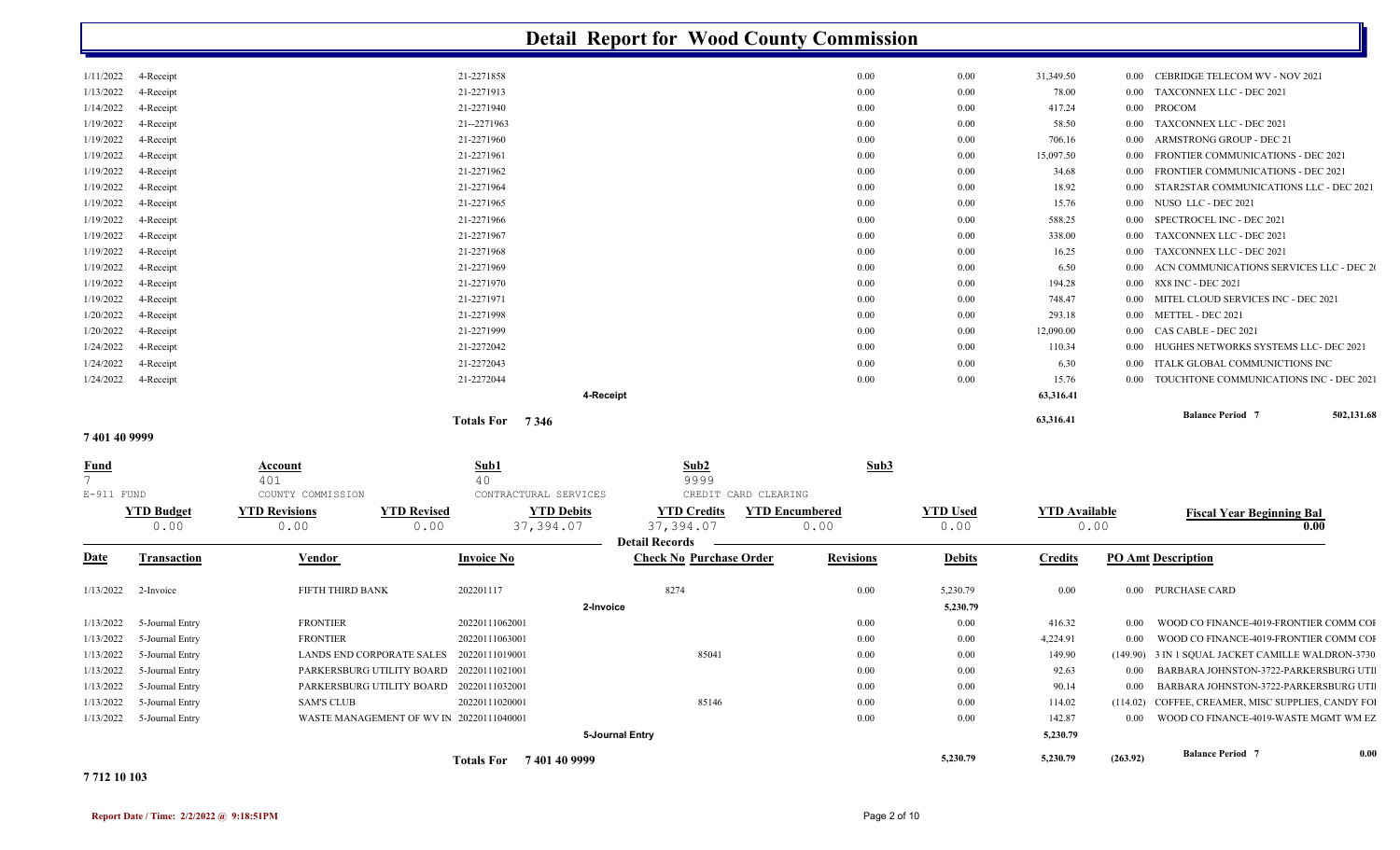| <b>Fund</b><br>$\overline{7}$                   | <b>Account</b><br>712                            | Sub1<br>10                                                                              | Sub2<br>103                                             | Sub3                          |                                  |                                     |                                  |            |
|-------------------------------------------------|--------------------------------------------------|-----------------------------------------------------------------------------------------|---------------------------------------------------------|-------------------------------|----------------------------------|-------------------------------------|----------------------------------|------------|
| $E-911$ FUND<br><b>YTD Budget</b><br>152,586.00 | COMM CTR/E 9-1-1<br><b>YTD Revisions</b><br>0.00 | PERSONAL SERVICES<br><b>YTD Revised</b><br><b>YTD Debits</b><br>152,586.00<br>76,463.52 | SALARIES-DEPUTIES<br><b>YTD Credits</b><br>0.00         | <b>YTD Encumbered</b><br>0.00 | <b>YTD Used</b><br>(76, 463.52)  | <b>YTD</b> Available<br>76, 122.48  | <b>Fiscal Year Beginning Bal</b> | 0.00       |
| <b>Date</b><br><b>Transaction</b>               | Vendor                                           | <b>Invoice No</b>                                                                       | <b>Detail Records</b><br><b>Check No Purchase Order</b> | <b>Revisions</b>              | <b>Debits</b>                    | <b>Credits</b>                      | <b>PO Amt Description</b>        |            |
| $1/10/2022$ 2-Invoice                           | <b>GENERAL COUNTY FUNDS</b>                      | 01102022A                                                                               | 8272<br>2-Invoice                                       | 0.00                          | 8,410.62<br>8,410.62             | 0.00                                | 0.00 SALARIES                    |            |
| 7712 10 104                                     |                                                  | <b>Totals For</b> 7712 10 103                                                           |                                                         |                               | 8,410.62                         |                                     | <b>Balance Period 7</b>          | 76,463.52  |
| <b>Fund</b><br>$7\overline{ }$<br>$E-911$ FUND  | Account<br>712<br>COMM CTR/E 9-1-1               | Sub1<br>10<br>PERSONAL SERVICES                                                         | Sub2<br>104<br>SOCIAL SECURITY                          | Sub3                          |                                  |                                     |                                  |            |
| <b>YTD Budget</b><br>102,136.00                 | <b>YTD Revisions</b><br>0.00                     | <b>YTD Revised</b><br><b>YTD Debits</b><br>102,136.00<br>46, 487. 44                    | <b>YTD Credits</b><br>0.00                              | <b>YTD Encumbered</b><br>0.00 | <b>YTD Used</b><br>(46, 487.44)  | <b>YTD</b> Available<br>55,648.56   | <b>Fiscal Year Beginning Bal</b> | 0.00       |
| <b>Date</b><br><b>Transaction</b>               | Vendor                                           | <b>Invoice No</b>                                                                       | <b>Detail Records</b><br><b>Check No Purchase Order</b> | <b>Revisions</b>              | <b>Debits</b>                    | <b>Credits</b>                      | <b>PO Amt Description</b>        |            |
| 1/10/2022<br>2-Invoice                          | <b>GENERAL COUNTY FUNDS</b>                      | 01102022A                                                                               | 8272<br>2-Invoice                                       | 0.00                          | 7,965.85<br>7,965.85             | 0.00                                | 0.00 SOCIAL SECURITY             |            |
| 7712 10 105                                     |                                                  | Totals For 7712 10 104                                                                  |                                                         |                               | 7,965.85                         |                                     | <b>Balance Period 7</b>          | 46,487.44  |
| <b>Fund</b><br>$7\overline{ }$<br>E-911 FUND    | Account<br>712<br>COMM CTR/E 9-1-1               | Sub1<br>10 <sup>°</sup><br>PERSONAL SERVICES                                            | Sub2<br>105<br>INSURANCE PREMIUM                        | Sub3                          |                                  |                                     |                                  |            |
| <b>YTD Budget</b><br>445,336.00                 | <b>YTD Revisions</b><br>0.00                     | <b>YTD Revised</b><br><b>YTD Debits</b><br>445,336.00<br>180,403.81                     | <b>YTD Credits</b><br>0.00<br><b>Detail Records</b>     | <b>YTD Encumbered</b><br>0.00 | <b>YTD Used</b><br>(180, 403.81) | <b>YTD</b> Available<br>264, 932.19 | <b>Fiscal Year Beginning Bal</b> | 0.00       |
| <b>Date</b><br><b>Transaction</b>               | Vendor                                           | <b>Invoice No</b>                                                                       | <b>Check No Purchase Order</b>                          | <b>Revisions</b>              | <b>Debits</b>                    | <b>Credits</b>                      | <b>PO Amt Description</b>        |            |
| 1/10/2022<br>2-Invoice                          | <b>GENERAL COUNTY FUNDS</b>                      | 01102022A                                                                               | 8272<br>2-Invoice                                       | 0.00                          | 36,787.79<br>36,787.79           | 0.00                                | 0.00 HEALTH INSURANCE            |            |
| 7712 10 106                                     |                                                  | Totals For 7712 10 105                                                                  |                                                         |                               | 36,787.79                        |                                     | <b>Balance Period 7</b>          | 180,403.81 |
| <b>Fund</b><br>$\overline{7}$<br>E-911 FUND     | Account<br>712<br>COMM CTR/E 9-1-1               | Sub1<br>10 <sup>°</sup><br>PERSONAL SERVICES                                            | Sub2<br>106<br>RETIREMENT                               | Sub3                          |                                  |                                     |                                  |            |
| <b>YTD Budget</b><br>126,800.00                 | <b>YTD Revisions</b><br>0.00                     | <b>YTD Revised</b><br><b>YTD Debits</b><br>126,800.00<br>62,080.90                      | <b>YTD Credits</b><br>0.00                              | <b>YTD Encumbered</b><br>0.00 | <b>YTD Used</b><br>(62, 080.90)  | <b>YTD Available</b><br>64,719.10   | <b>Fiscal Year Beginning Bal</b> | 0.00       |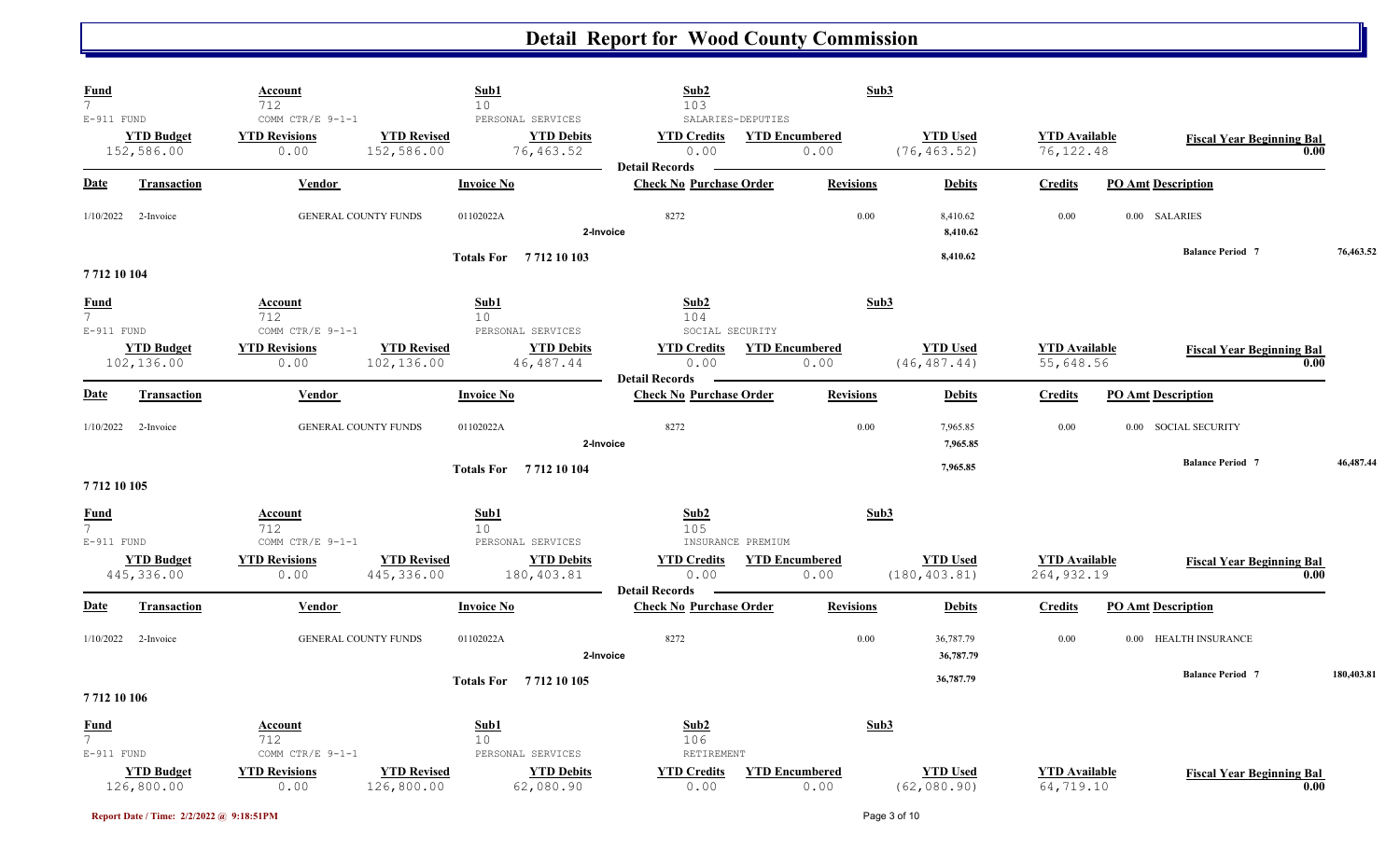|                                 |                       |                             |                                         | <b>Detail Records</b>                                   |                       |                        |                      |                                  |           |
|---------------------------------|-----------------------|-----------------------------|-----------------------------------------|---------------------------------------------------------|-----------------------|------------------------|----------------------|----------------------------------|-----------|
| <b>Date</b>                     | <b>Transaction</b>    | Vendor                      | <b>Invoice No</b>                       | <b>Check No Purchase Order</b>                          | <b>Revisions</b>      | <b>Debits</b>          | <b>Credits</b>       | <b>PO Amt Description</b>        |           |
| 1/10/2022                       | 2-Invoice             | <b>GENERAL COUNTY FUNDS</b> | 01102022A                               | 8272<br>2-Invoice                                       | 0.00                  | 10,709.87<br>10,709.87 | 0.00                 | 0.00 RETIREMENT                  |           |
|                                 |                       |                             | <b>Totals For</b> 7712 10 106           |                                                         |                       | 10,709.87              |                      | <b>Balance Period 7</b>          | 62,080.90 |
| 771210108                       |                       |                             |                                         |                                                         |                       |                        |                      |                                  |           |
| <b>Fund</b>                     |                       | Account                     | Sub1                                    | Sub2                                                    | Sub3                  |                        |                      |                                  |           |
| 7 <sup>7</sup><br>$E-911$ FUND  |                       | 712<br>COMM CTR/E 9-1-1     | 10<br>PERSONAL SERVICES                 | 108<br>OVERTIME                                         |                       |                        |                      |                                  |           |
|                                 | <b>YTD Budget</b>     | <b>YTD Revisions</b>        | <b>YTD Revised</b><br><b>YTD Debits</b> | <b>YTD Credits</b>                                      | <b>YTD Encumbered</b> | <b>YTD Used</b>        | <b>YTD</b> Available | <b>Fiscal Year Beginning Bal</b> |           |
|                                 | 90,000.00             | 0.00                        | 90,000.00<br>43,194.56                  | 0.00                                                    | 0.00                  | (43, 194.56)           | 46,805.44            |                                  | 0.00      |
| <b>Date</b>                     | <b>Transaction</b>    | Vendor                      | <b>Invoice No</b>                       | Detail Records –<br><b>Check No Purchase Order</b>      | <b>Revisions</b>      | <b>Debits</b>          | <b>Credits</b>       | <b>PO Amt Description</b>        |           |
|                                 | $1/10/2022$ 2-Invoice | <b>GENERAL COUNTY FUNDS</b> | 01102022A                               | 8272                                                    | 0.00                  | 8,389.21               | 0.00                 | 0.00 OVERTIME                    |           |
|                                 |                       |                             |                                         | 2-Invoice                                               |                       | 8,389.21               |                      |                                  |           |
|                                 |                       |                             | Totals For 7712 10 108                  |                                                         |                       | 8,389.21               |                      | <b>Balance Period 7</b>          | 43,194.56 |
| 7712 10 109                     |                       |                             |                                         |                                                         |                       |                        |                      |                                  |           |
| <b>Fund</b>                     |                       | Account                     | Sub1                                    | Sub2                                                    | Sub3                  |                        |                      |                                  |           |
| 7<br>$E-911$ FUND               |                       | 712<br>COMM CTR/E 9-1-1     | 10 <sup>°</sup><br>PERSONAL SERVICES    | 109<br>EXTRA HELP                                       |                       |                        |                      |                                  |           |
|                                 | <b>YTD Budget</b>     | <b>YTD Revisions</b>        | <b>YTD Revised</b><br><b>YTD Debits</b> | <b>YTD Credits</b>                                      | <b>YTD Encumbered</b> | <b>YTD Used</b>        | <b>YTD</b> Available | <b>Fiscal Year Beginning Bal</b> |           |
|                                 | 67, 116.00            | 0.00                        | 67, 116.00<br>27,381.32                 | 0.00                                                    | 0.00                  | (27, 381.32)           | 39,734.68            |                                  | 0.00      |
| <b>Date</b>                     | Transaction           | Vendor                      | <b>Invoice No</b>                       | <b>Detail Records</b><br><b>Check No Purchase Order</b> | <b>Revisions</b>      | <b>Debits</b>          | <b>Credits</b>       | <b>PO Amt Description</b>        |           |
| 1/10/2022                       | 2-Invoice             | GENERAL COUNTY FUNDS        | 01102022A                               | 8272<br>2-Invoice                                       | 0.00                  | 2,571.38<br>2,571.38   | 0.00                 | 0.00 EXTRA HELP                  |           |
|                                 |                       |                             |                                         |                                                         |                       | 2,571.38               |                      | <b>Balance Period 7</b>          | 27,381.32 |
| 7712 10 184                     |                       |                             | Totals For 7712 10 109                  |                                                         |                       |                        |                      |                                  |           |
| <b>Fund</b>                     |                       | <u>Account</u>              | Sub1                                    | Sub2                                                    | Sub3                  |                        |                      |                                  |           |
| $7\overline{ }$<br>$E-911$ FUND |                       | 712<br>COMM CTR/E 9-1-1     | 10<br>PERSONAL SERVICES                 | 184<br>DISPATCHERS                                      |                       |                        |                      |                                  |           |
|                                 | <b>YTD Budget</b>     | <b>YTD Revisions</b>        | <b>YTD Revised</b><br><b>YTD Debits</b> | <b>YTD Credits</b>                                      | <b>YTD Encumbered</b> | <b>YTD Used</b>        | <b>YTD Available</b> | <b>Fiscal Year Beginning Bal</b> |           |
|                                 | 965, 411.00           | 0.00                        | 965, 411.00<br>456,303.81               | 0.00                                                    | 0.00                  | (456, 303.81)          | 509,107.19           |                                  | 0.00      |
| <b>Date</b>                     | Transaction           | Vendor                      | <b>Invoice No</b>                       | <b>Detail Records</b><br><b>Check No Purchase Order</b> | <b>Revisions</b>      | <b>Debits</b>          | <b>Credits</b>       | <b>PO Amt Description</b>        |           |
| 1/10/2022                       | 2-Invoice             | <b>GENERAL COUNTY FUNDS</b> | 01102022A                               | 8272                                                    | 0.00                  | 74,720.63              | 0.00                 | 0.00 DISPATCHERS                 |           |
|                                 |                       |                             |                                         | 2-Invoice                                               |                       | 74,720.63              |                      |                                  |           |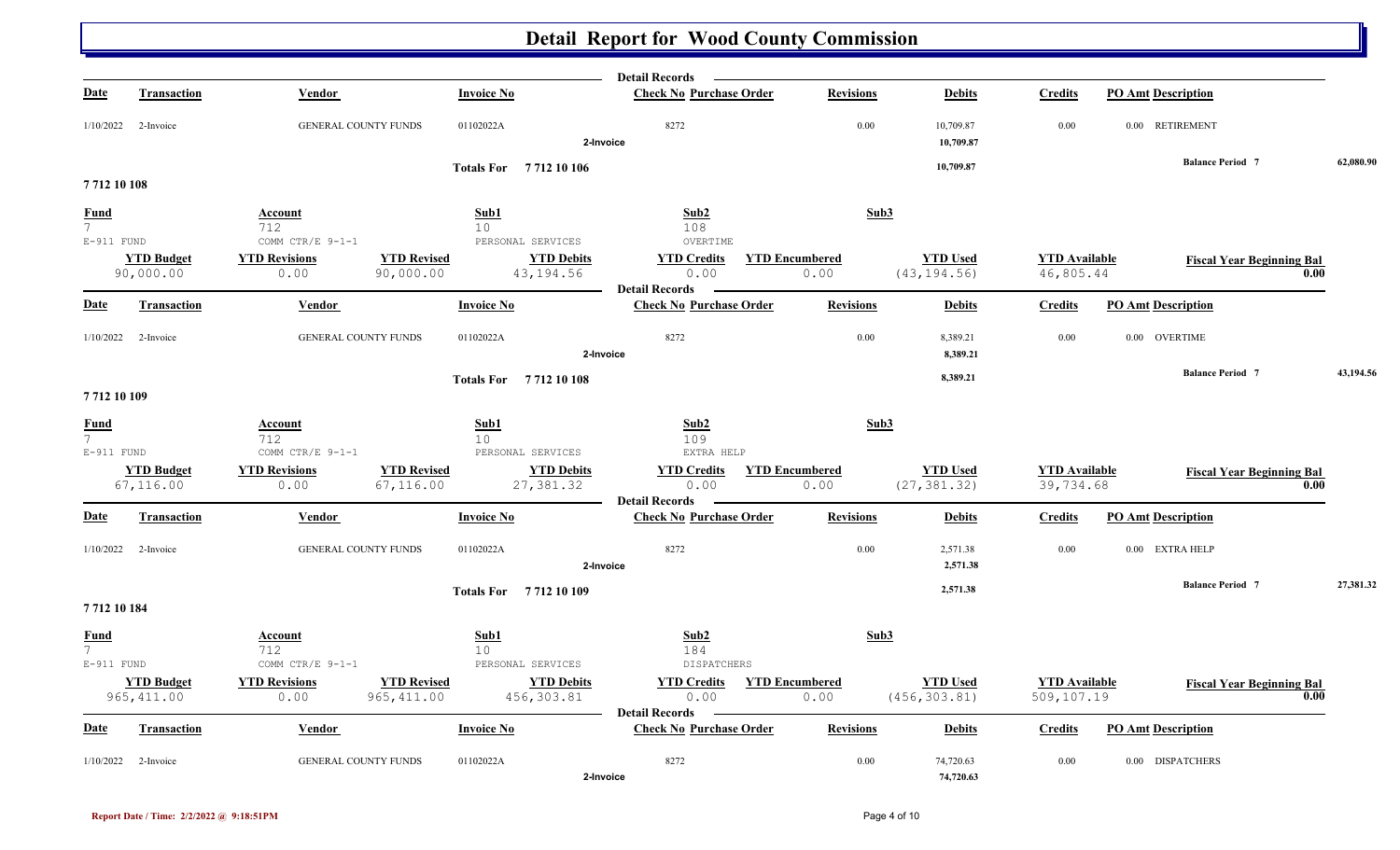|                                               |                                |                                           |                                 | Totals For 7712 10 184                       |                                                         |                       |                  | 74,720.63                       |                                    |      | <b>Balance Period 7</b>                  | 456,303.81 |
|-----------------------------------------------|--------------------------------|-------------------------------------------|---------------------------------|----------------------------------------------|---------------------------------------------------------|-----------------------|------------------|---------------------------------|------------------------------------|------|------------------------------------------|------------|
| 7712 10 185                                   |                                |                                           |                                 |                                              |                                                         |                       |                  |                                 |                                    |      |                                          |            |
| <b>Fund</b><br>7 <sup>1</sup><br>$E-911$ FUND |                                | <b>Account</b><br>712<br>COMM CTR/E 9-1-1 |                                 | Sub1<br>10 <sup>°</sup><br>PERSONAL SERVICES | Sub2<br>185<br>HOLIDAY PAY                              |                       | Sub3             |                                 |                                    |      |                                          |            |
|                                               | <b>YTD Budget</b><br>60,000.00 | <b>YTD Revisions</b><br>0.00              | <b>YTD Revised</b><br>60,000.00 | <b>YTD Debits</b><br>32,684.70               | <b>YTD Credits</b><br>0.00<br><b>Detail Records</b>     | <b>YTD Encumbered</b> | 0.00             | <b>YTD Used</b><br>(32, 684.70) | <b>YTD</b> Available<br>27, 315.30 |      | <b>Fiscal Year Beginning Bal</b><br>0.00 |            |
| <b>Date</b>                                   | <b>Transaction</b>             | Vendor                                    |                                 | <b>Invoice No</b>                            | <b>Check No Purchase Order</b>                          |                       | <b>Revisions</b> | <b>Debits</b>                   | <b>Credits</b>                     |      | <b>PO Amt Description</b>                |            |
| 1/10/2022                                     | 2-Invoice                      | <b>GENERAL COUNTY FUNDS</b>               |                                 | 01102022A<br>2-Invoice                       | 8272                                                    |                       | 0.00             | 15,110.74<br>15,110.74          | 0.00                               |      | $0.00$ $\;$ HOLIDAY PAY                  |            |
| 7712 40 211                                   |                                |                                           |                                 | Totals For 7712 10 185                       |                                                         |                       |                  | 15,110.74                       |                                    |      | <b>Balance Period 7</b>                  | 32,684.70  |
| $\frac{Fund}{7}$<br>$E-911$ FUND              |                                | <b>Account</b><br>712<br>COMM CTR/E 9-1-1 |                                 | Sub1<br>40<br>CONTRACTURAL SERVICES          | Sub2<br>211<br>TELEPHONES                               |                       | Sub3             |                                 |                                    |      |                                          |            |
|                                               | <b>YTD Budget</b><br>75,000.00 | <b>YTD Revisions</b><br>0.00              | <b>YTD Revised</b><br>75,000.00 | <b>YTD Debits</b><br>22,339.81               | <b>YTD Credits</b><br>0.00                              | <b>YTD Encumbered</b> | 0.00             | <b>YTD Used</b><br>(22, 339.81) | <b>YTD</b> Available<br>52,660.19  |      | <b>Fiscal Year Beginning Bal</b><br>0.00 |            |
| <b>Date</b>                                   | <b>Transaction</b>             | <b>Vendor</b>                             |                                 | <b>Invoice No</b>                            | <b>Detail Records</b><br><b>Check No Purchase Order</b> |                       | <b>Revisions</b> | <b>Debits</b>                   | <b>Credits</b>                     |      | <b>PO Amt Description</b>                |            |
| 1/14/2022                                     | 2-Invoice                      | <b>VERIZON WIRELESS</b>                   |                                 | 01202022B                                    | 8279                                                    |                       | 0.00             | 142.85                          | 0.00                               |      | 0.00 221938858-00001                     |            |
| 1/21/2022                                     | 2-Invoice                      | AT&T MOBILITY                             |                                 | 01282022                                     | 8281                                                    |                       | 0.00             | 531.90                          | 0.00                               |      | 0.00 287283648718                        |            |
|                                               |                                |                                           |                                 | 2-Invoice                                    |                                                         |                       |                  | 674.75                          |                                    |      |                                          |            |
| 1/13/2022                                     | 5-Journal Entry                | <b>FRONTIER</b>                           |                                 | 20220111062001                               |                                                         |                       | 0.00             | 416.32                          | 0.00                               | 0.00 | WOOD CO FINANCE-4019-FRONTIER COMM COI   |            |
|                                               | 1/13/2022 5-Journal Entry      | <b>FRONTIER</b>                           |                                 | 20220111063001                               |                                                         |                       | 0.00             | 4,224.91                        | 0.00                               | 0.00 | WOOD CO FINANCE-4019-FRONTIER COMM COI   |            |
|                                               |                                |                                           |                                 | Totals For 771240211                         | 5-Journal Entry                                         |                       |                  | 4,641.23<br>5,315.98            |                                    |      | <b>Balance Period 7</b>                  | 22,339.81  |
| 7712 40 213 1314                              |                                |                                           |                                 |                                              |                                                         |                       |                  |                                 |                                    |      |                                          |            |
| $\frac{Fund}{7}$<br>$E-911$ FUND              |                                | <b>Account</b><br>712<br>COMM CTR/E 9-1-1 |                                 | Sub1<br>40<br>CONTRACTURAL SERVICES          | Sub2<br>213<br>UTILITIES                                |                       | Sub3<br>1314     | GAS E-911 BLDG                  |                                    |      |                                          |            |
|                                               | <b>YTD Budget</b><br>2,200.00  | <b>YTD Revisions</b><br>0.00              | <b>YTD Revised</b><br>2,200.00  | <b>YTD Debits</b><br>1,903.85                | <b>YTD Credits</b><br>0.00                              | <b>YTD Encumbered</b> | 0.00             | <b>YTD Used</b><br>(1, 903.85)  | <b>YTD</b> Available<br>296.15     |      | <b>Fiscal Year Beginning Bal</b><br>0.00 |            |
| <b>Date</b>                                   | Transaction                    | <b>Vendor</b>                             |                                 | <b>Invoice No</b>                            | <b>Detail Records</b><br><b>Check No Purchase Order</b> |                       | <b>Revisions</b> | <b>Debits</b>                   | <b>Credits</b>                     |      | <b>PO Amt Description</b>                |            |
| 1/4/2022                                      | 2-Invoice                      | <b>DOMINION HOPE</b>                      |                                 | 01032022                                     | 8269                                                    |                       | $0.00\,$         | 242.32                          | 0.00                               |      | 0.00 ACCT NO 2 1800 1624 0131            |            |
| 1/4/2022                                      | 2-Invoice                      | <b>DOMINION HOPE</b>                      |                                 | 01032021                                     | 8269                                                    |                       | 0.00             | 71.92                           | 0.00                               |      | 0.00 2 1800 0665 3628                    |            |
| 1/25/2022                                     | 2-Invoice                      | <b>DOMINION HOPE</b>                      |                                 | 02022022                                     | 8288                                                    |                       | 0.00             | 355.15                          | 0.00                               |      | 0.00 2 1800 1624 0131                    |            |
|                                               | $1/25/2022$ 2-Invoice          | <b>DOMINION HOPE</b>                      |                                 | 02022022                                     | 8288                                                    |                       | 0.00             | 140.84                          | 0.00                               |      | 0.00 2 1800 0665 3628                    |            |
|                                               |                                |                                           |                                 |                                              |                                                         |                       |                  |                                 |                                    |      |                                          |            |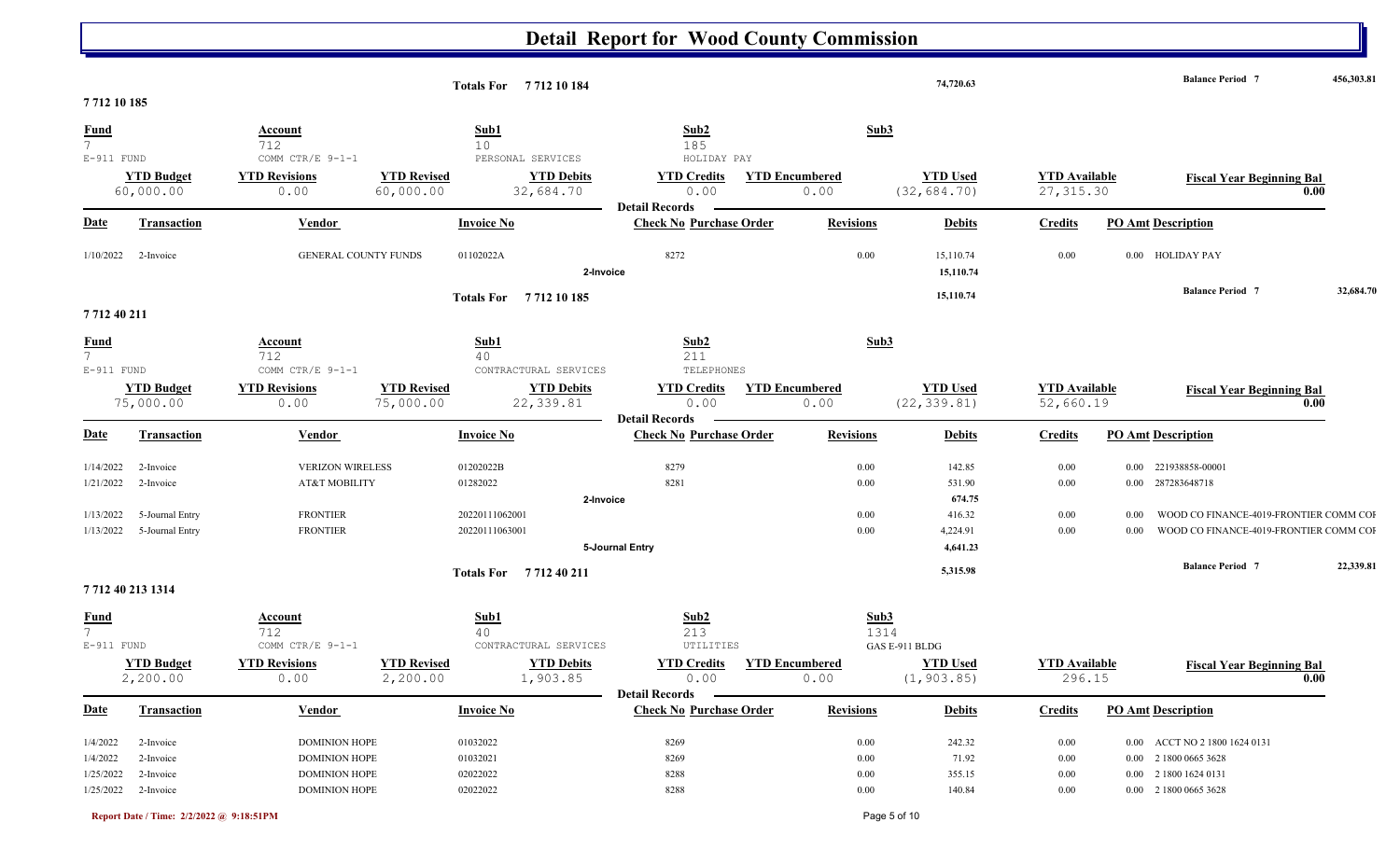|                                |                                |                                          |                                          |                                            | <b>Detail Report for Wood County Commission</b>         |                               |                                 |                                  |       |                                             |           |
|--------------------------------|--------------------------------|------------------------------------------|------------------------------------------|--------------------------------------------|---------------------------------------------------------|-------------------------------|---------------------------------|----------------------------------|-------|---------------------------------------------|-----------|
| 1/25/2022                      | 2-Invoice                      | <b>DOMINION HOPE</b>                     |                                          | 02022022<br>2-Invoice                      | 8288                                                    | 0.00                          | 252.47<br>1,062.70              | 0.00                             |       | 0.00 2 5000 0098 4274                       |           |
| 7712 40 213 1325               |                                |                                          |                                          | Totals For 7712 40 213 1314                |                                                         |                               | 1,062.70                        |                                  |       | <b>Balance Period 7</b>                     | 1,903.85  |
|                                |                                | <b>Account</b>                           |                                          | Sub1                                       | Sub <sub>2</sub>                                        |                               | Sub3                            |                                  |       |                                             |           |
| $\frac{Fund}{7}$               |                                | 712                                      |                                          | 40                                         | 213                                                     |                               | 1325                            |                                  |       |                                             |           |
| $E-911$ FUND                   |                                | COMM CTR/E 9-1-1                         |                                          | CONTRACTURAL SERVICES                      | UTILITIES                                               |                               | ELECT. E-911 BLDG               |                                  |       |                                             |           |
|                                | <b>YTD Budget</b><br>17,000.00 | <b>YTD Revisions</b><br>0.00             | <b>YTD Revised</b><br>17,000.00          | <b>YTD Debits</b><br>13,597.17             | <b>YTD Credits</b><br>0.00                              | <b>YTD Encumbered</b><br>0.00 | <b>YTD Used</b><br>(13, 597.17) | <b>YTD Available</b><br>3,402.83 |       | <b>Fiscal Year Beginning Bal</b>            | 0.00      |
| <b>Date</b>                    | <b>Transaction</b>             | Vendor                                   |                                          | <b>Invoice No</b>                          | <b>Detail Records</b><br><b>Check No Purchase Order</b> | <b>Revisions</b>              | <b>Debits</b>                   | <b>Credits</b>                   |       | <b>PO Amt Description</b>                   |           |
| 1/10/2022                      | 2-Invoice                      | GENERAL COUNTY FUNDS                     |                                          | 01102022A<br>2-Invoice                     | 8272                                                    | 0.00                          | 2,058.49<br>2,058.49            | 0.00                             |       | 0.00 UTILITIES MONPOWER                     |           |
| 7712 40 213 1335               |                                |                                          |                                          | Totals For 771240 213 1325                 |                                                         |                               | 2,058.49                        |                                  |       | <b>Balance Period 7</b>                     | 13,597.17 |
|                                |                                | <b>Account</b>                           |                                          | Sub1                                       | Sub2                                                    |                               | Sub3                            |                                  |       |                                             |           |
| $\frac{Fund}{7}$<br>E-911 FUND |                                | 712<br>COMM CTR/E 9-1-1                  |                                          | 40<br>CONTRACTURAL SERVICES                | 213<br>UTILITIES                                        |                               | 1335<br>E-911 BLDG              |                                  |       |                                             |           |
|                                | <b>YTD Budget</b><br>1,200.00  | <b>YTD Revisions</b><br>0.00             | <b>YTD Revised</b><br>1,200.00           | <b>YTD Debits</b><br>775.13                | <b>YTD Credits</b><br>0.00<br><b>Detail Records</b>     | <b>YTD Encumbered</b><br>0.00 | <b>YTD Used</b><br>(775.13)     | <b>YTD</b> Available<br>424.87   |       | <b>Fiscal Year Beginning Bal</b>            | 0.00      |
| <b>Date</b>                    | <b>Transaction</b>             | <b>Vendor</b>                            |                                          | <b>Invoice No</b>                          | <b>Check No Purchase Order</b>                          | <b>Revisions</b>              | <b>Debits</b>                   | <b>Credits</b>                   |       | <b>PO Amt Description</b>                   |           |
| 1/13/2022                      | 5-Journal Entry                |                                          | PARKERSBURG UTILITY BOARD                | 20220111021001                             |                                                         | 0.00                          | 92.63                           | 0.00                             | 0.00  | BARBARA JOHNSTON-3722-PARKERSBURG UTI       |           |
| 1/13/2022                      | 5-Journal Entry                |                                          | PARKERSBURG UTILITY BOARD 20220111032001 |                                            |                                                         | 0.00                          | 90.14                           | 0.00                             | 0.00  | BARBARA JOHNSTON-3722-PARKERSBURG UTI       |           |
|                                |                                |                                          |                                          |                                            | 5-Journal Entry                                         |                               | 182.77                          |                                  |       |                                             |           |
| 7712 40 221                    |                                |                                          |                                          | Totals For 7712 40 213 1335                |                                                         |                               | 182.77                          |                                  |       | <b>Balance Period 7</b>                     | 775.13    |
| <u>Fund</u>                    |                                | Account                                  |                                          | Sub1                                       | Sub2                                                    |                               | Sub3                            |                                  |       |                                             |           |
| $\overline{7}$                 |                                | 712                                      |                                          | 40                                         | 221                                                     |                               |                                 |                                  |       |                                             |           |
| E-911 FUND                     | <b>YTD Budget</b>              | COMM CTR/E 9-1-1<br><b>YTD Revisions</b> | <b>YTD Revised</b>                       | CONTRACTURAL SERVICES<br><b>YTD Debits</b> | TRAINING & EDUCATION<br><b>YTD Credits</b>              | <b>YTD Encumbered</b>         | <b>YTD Used</b>                 | <b>YTD</b> Available             |       | <b>Fiscal Year Beginning Bal</b>            |           |
|                                | 25,000.00                      | 0.00                                     | 25,000.00                                | 5,757.83                                   | 0.00<br><b>Detail Records</b>                           | 1,035.97                      | (5, 757.83)                     | 18,206.20                        |       |                                             | 0.00      |
| <b>Date</b>                    | <b>Transaction</b>             | <b>Vendor</b>                            |                                          | <b>Invoice No</b>                          | <b>Check No Purchase Order</b>                          | <b>Revisions</b>              | <b>Debits</b>                   | <b>Credits</b>                   |       | <b>PO Amt Description</b>                   |           |
| 1/3/2022                       | 1-Purchase Order               | APCO INTERNATIONAL                       |                                          |                                            | 85275                                                   | 0.00                          | 0.00                            | 0.00                             |       | 45.00 EMD Recert ANokelby                   |           |
| 1/20/2022                      | 1-Purchase Order               | APCO INTERNATIONAL                       |                                          |                                            | 85348                                                   | $0.00\,$                      | 0.00                            | $0.00\,$                         | 45.00 | EMD Recert J Kuhl                           |           |
| 1/20/2022                      | 1-Purchase Order               | MODERN MARKETING                         |                                          |                                            | 85349                                                   | 0.00                          | 0.00                            | 0.00                             |       | 200.00 911 Lollipops                        |           |
| 1/20/2022                      | 1-Purchase Order               | MODERN MARKETING                         |                                          |                                            | 85349                                                   | $0.00\,$                      | 0.00                            | 0.00                             |       | 0.00 Note: New Vendor Fed. Tx ID:62-1867950 |           |
| 1/24/2022                      | 1-Purchase Order               | <b>COAST TO COAST</b>                    |                                          |                                            | 85360                                                   | 0.00                          | 0.00                            | $0.00\,$                         |       | 295.00 9-1-1 Pencils                        |           |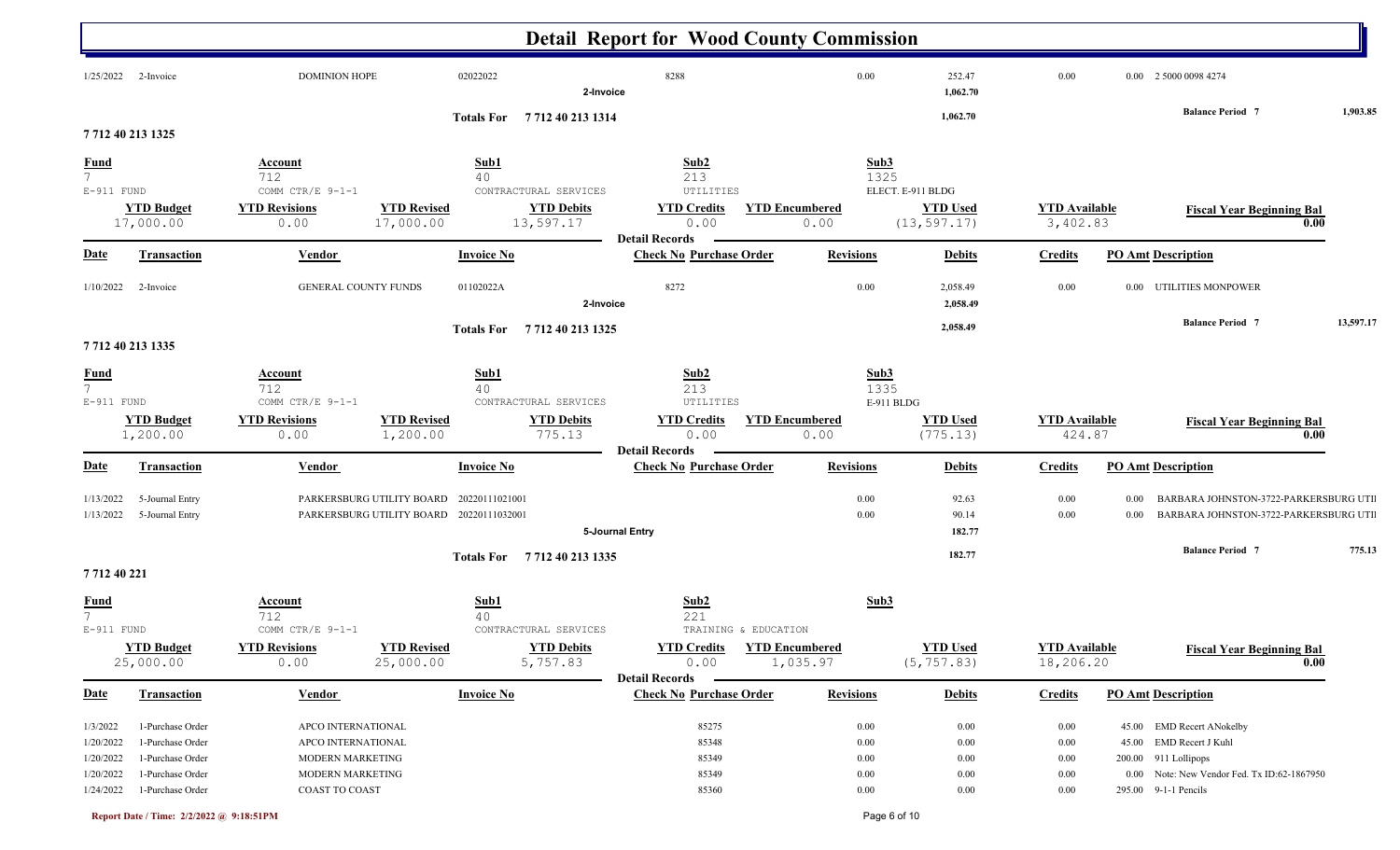|                                |                                |                           |                           |                   |                       | <b>Detail Report for Wood County Commission</b> |                       |                  |                 |                      |        |                                                     |          |
|--------------------------------|--------------------------------|---------------------------|---------------------------|-------------------|-----------------------|-------------------------------------------------|-----------------------|------------------|-----------------|----------------------|--------|-----------------------------------------------------|----------|
|                                |                                |                           |                           |                   |                       | 1-Purchase Order                                |                       |                  |                 |                      |        |                                                     |          |
| 1/4/2022                       | 2-Invoice                      | APCO INTERNATIONAL        |                           | 00059472          |                       | 8268<br>85116                                   |                       | 0.00             | 95.00           | 0.00                 |        | (95.00) CCS INSTR UPDATE / D MOORE                  |          |
| 1/21/2022                      | 2-Invoice                      | APCO INTERNATIONAL        |                           | 842350            |                       | 85117<br>8280                                   |                       | 0.00             | 45.00           | 0.00                 |        | (45.00) EMD RECERT C EVANS                          |          |
| 1/21/2022                      | 2-Invoice                      | APCO INTERNATIONAL        |                           | 842348            |                       | 85275<br>8280                                   |                       | 0.00             | 30.00           | 0.00                 |        | (30.00) EMD Recert ANokelby                         |          |
| 1/21/2022                      | 2-Invoice                      | APCO INTERNATIONAL        |                           | 842485            |                       | 85115<br>8280                                   |                       | 0.00             | 45.00           | 0.00                 |        | (45.00) EMD RECERT S.LAYTON                         |          |
| 1/25/2022                      | 2-Invoice                      | APCO INTERNATIONAL        |                           | 842346            |                       | 85348<br>8287                                   |                       | 0.00             | 45.00           | 0.00                 |        | (45.00) EMD Recert J Kuhl                           |          |
| 1/25/2022                      | 2-Invoice                      | MODERN MARKETING          |                           | MMI144306         |                       | 85349<br>8289                                   |                       | 0.00             | 224.79          | 0.00                 |        | $(200.00)$ 911 Lollipops                            |          |
|                                |                                |                           |                           |                   | 2-Invoice             |                                                 |                       |                  | 484.79          |                      |        |                                                     |          |
|                                |                                |                           |                           |                   | Totals For 771240221  |                                                 |                       |                  | 484.79          |                      | 125.00 | <b>Balance Period 7</b>                             | 5,757.83 |
| 771240222                      |                                |                           |                           |                   |                       |                                                 |                       |                  |                 |                      |        |                                                     |          |
| <b>Fund</b><br>7 <sup>1</sup>  |                                | Account<br>712            |                           | Sub1<br>40        |                       | Sub2<br>222                                     |                       | Sub3             |                 |                      |        |                                                     |          |
| $E-911$ FUND                   |                                | COMM CTR/E 9-1-1          |                           |                   | CONTRACTURAL SERVICES |                                                 | DUES & SUBSCRIPTIONS  |                  |                 |                      |        |                                                     |          |
|                                | <b>YTD Budget</b>              | <b>YTD Revisions</b>      | <b>YTD Revised</b>        |                   | <b>YTD Debits</b>     | <b>YTD Credits</b>                              | <b>YTD Encumbered</b> |                  | <b>YTD Used</b> | <b>YTD Available</b> |        | <b>Fiscal Year Beginning Bal</b>                    |          |
|                                | 2,500.00                       | 0.00                      | 2,500.00                  |                   | 195.00                | 0.00<br><b>Detail Records</b>                   | 0.00                  |                  | (195.00)        | 2,305.00             |        | 0.00                                                |          |
| <b>Date</b>                    | Transaction                    | Vendor                    |                           | <b>Invoice No</b> |                       | <b>Check No Purchase Order</b>                  |                       | <b>Revisions</b> | <b>Debits</b>   | <b>Credits</b>       |        | <b>PO Amt Description</b>                           |          |
| 1/24/2022                      | 1-Purchase Order Pending Peard |                           | WV ENHANCED 9-1-1 COUNCIL |                   |                       | 85355                                           |                       | 0.00             | 0.00            | 0.00                 | 50.00  | Voting Membership (\$50) calendar year 2021         |          |
| 1/24/2022                      | 1-Purchase Order Pending Pcard |                           | WV ENHANCED 9-1-1 COUNCIL |                   |                       | 85355                                           |                       | 0.00             | 0.00            | 0.00                 | 20.00  | Associate membership (\$20)                         |          |
|                                |                                |                           |                           |                   |                       | 1-Purchase Order Pend                           |                       |                  |                 |                      |        |                                                     |          |
| 1/25/2022                      | 2-Invoice                      |                           | WV ENHANCED 9-1-1 COUNCIL | 01132022          |                       | 8292<br>85355                                   |                       | 0.00             | 50.00           | 0.00                 |        | (50.00) Voting Membership (\$50) calendar year 2021 |          |
| 1/25/2022                      | 2-Invoice                      |                           | WV ENHANCED 9-1-1 COUNCIL | 01132022          |                       | 8292 85355                                      |                       | 0.00             | 20.00           | 0.00                 |        | (20.00) Associate membership (\$20)                 |          |
|                                |                                |                           |                           |                   | 2-Invoice             |                                                 |                       |                  | 70.00           |                      |        |                                                     |          |
|                                |                                |                           |                           |                   | Totals For 771240222  |                                                 |                       |                  | 70.00           |                      |        | <b>Balance Period 7</b>                             | 195.00   |
| 771240230                      |                                |                           |                           |                   |                       |                                                 |                       |                  |                 |                      |        |                                                     |          |
| <b>Fund</b>                    |                                | Account                   |                           | Sub1              |                       | Sub2                                            |                       | Sub3             |                 |                      |        |                                                     |          |
| 7 <sup>1</sup><br>$E-911$ FUND |                                | 712<br>COMM CTR/E 9-1-1   |                           | 40                | CONTRACTURAL SERVICES | 230                                             | CONTRACTED SERVICES   |                  |                 |                      |        |                                                     |          |
|                                | <b>YTD Budget</b>              | <b>YTD Revisions</b>      | <b>YTD Revised</b>        |                   | <b>YTD Debits</b>     | <b>YTD Credits</b>                              | <b>YTD Encumbered</b> |                  | <b>YTD Used</b> | <b>YTD</b> Available |        |                                                     |          |
|                                | 175,000.00                     | 0.00                      | 175,000.00                |                   | 135,890.83            | 0.00<br><b>Detail Records</b>                   | 46, 223.91            |                  | (135, 890.83)   | (7, 114.74)          |        | <b>Fiscal Year Beginning Bal</b><br>0.00            |          |
| <b>Date</b>                    | Transaction                    | Vendor                    |                           | <b>Invoice No</b> |                       | <b>Check No Purchase Order</b>                  |                       | <b>Revisions</b> | <b>Debits</b>   | <b>Credits</b>       |        | <b>PO Amt Description</b>                           |          |
| 1/6/2022                       | 1-Purchase Order               | <b>CINTAS CORPORATION</b> |                           |                   |                       | 85292                                           |                       | 0.00             | 0.00            | 0.00                 |        | 43.19 Misc Medical Supplies                         |          |
| 1/10/2022                      | 1-Purchase Order               |                           | WV DRUG TESTING LABORATOR |                   |                       | 85306                                           |                       | 0.00             | 0.00            | 0.00                 |        | 20.00 PRE-EMPLOYMENT DRUG SCREEN FOR AMBER          |          |
| 1/13/2022                      | 1-Purchase Order               | FERRELLGAS                |                           |                   |                       | 85320                                           |                       | 0.00             | 0.00            | 0.00                 |        | 36.00 Rental fuel tank for Volcano Rd               |          |
| 1/13/2022                      | 1-Purchase Order               | FERRELLGAS                |                           |                   |                       | 85321                                           |                       | 0.00             | 0.00            | 0.00                 |        | 36.00 RENTAL FUEL TANK FOR NEW ENGLAND RIDGI        |          |
| 1/13/2022                      | 1-Purchase Order               | FERRELLGAS                |                           |                   |                       | 85322                                           |                       | 0.00             | 0.00            | 0.00                 |        | 754.19 PROPANE FOR MONTGOMERY HILL TOWER            |          |
| 1/13/2022                      | 1-Purchase Order               | FERRELLGAS                |                           |                   |                       | 85322                                           |                       | 0.00             | 0.00            | 0.00                 |        | 8.41 TAX                                            |          |
| 1/13/2022                      | 1-Purchase Order               | FERRELLGAS                |                           |                   |                       | 85323                                           |                       | 0.00             | 0.00            | 0.00                 |        | 36.00 RENTAL FUEL TANK FOR HUGGINS DR               |          |
| 1/13/2022                      | 1-Purchase Order               | FERRELLGAS                |                           |                   |                       | 85324                                           |                       | 0.00             | 0.00            | 0.00                 |        | 38.16 RENTAL FUEL TANK FOR DRY RUN LANE             |          |
| 1/13/2022                      | 1-Purchase Order               | FERRELLGAS                |                           |                   |                       | 85325                                           |                       | 0.00             | 0.00            | 0.00                 |        | 79.99 GAS AND LEAK TEST LABOR FOR DRY RUN LAN       |          |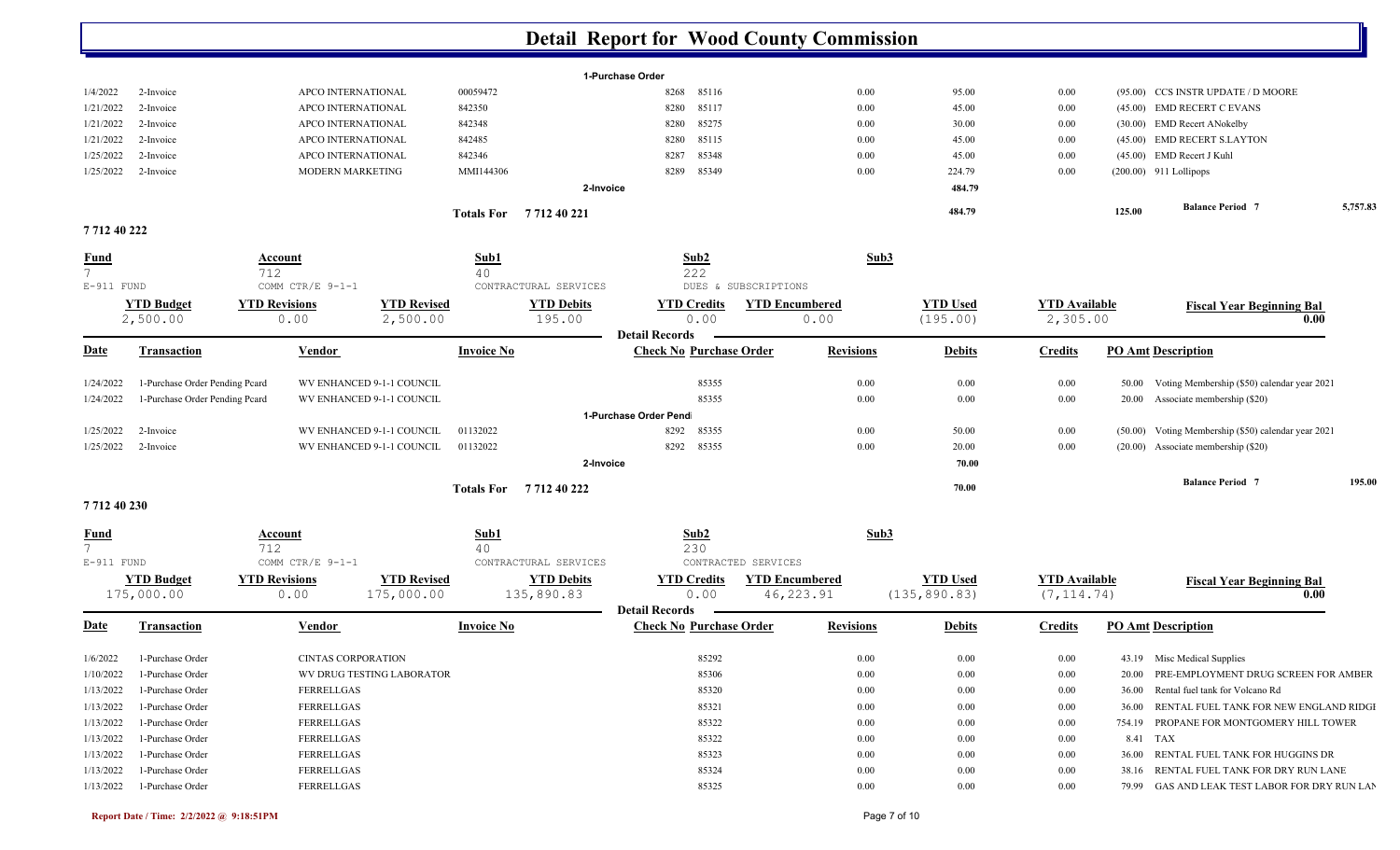| 1/13/2022             | 1-Purchase Order | FERRELLGAS                              |                  |      | 85325      | 0.00     | 0.00      | 0.00     | 4.80 TAX      |                                                                    |
|-----------------------|------------------|-----------------------------------------|------------------|------|------------|----------|-----------|----------|---------------|--------------------------------------------------------------------|
| 1/13/2022             | 1-Purchase Order | FERRELLGAS                              |                  |      | 85326      | 0.00     | 0.00      | 0.00     |               | 1,361.16 PROPANE FOR DRY RUN LANE (PINE RUN)                       |
| 1/13/2022             | 1-Purchase Order | FERRELLGAS                              |                  |      | 85326      | 0.00     | 0.00      | 0.00     | 14.26 TAX     |                                                                    |
| 1/20/2022             | 1-Purchase Order | TIANO-KNOPP ASSOC., INC.                |                  |      | 85347      | 0.00     | 0.00      | 0.00     | 500.00        | CARES ACT Report and Submission for Dec 2021                       |
| 1/24/2022             | 1-Purchase Order | RF TECHNOLOGY AMERICAS RF1              |                  |      | 85353      | 0.00     | 0.00      | 0.00     | 1,249.50      | Software License                                                   |
| 1/31/2022             | 1-Purchase Order | <b>BIZ TEC</b>                          |                  |      | 85389      | $0.00\,$ | 0.00      | 0.00     | 10,000.00     | SOPHOS FIREWALLS FOR 9-1-1 ALTMAN AVE                              |
| 1/31/2022             | 1-Purchase Order | <b>BIZTEC</b>                           |                  |      | 85388      | 0.00     | 0.00      | 0.00     | 10,000.00     | SOPHOS FIREWALLS FOR 9-1-1 ALTMAN AVE                              |
| 1/31/2022             | 1-Purchase Order | <b>CINTAS CORPORATION</b>               |                  |      | 85393      | 0.00     | 0.00      | 0.00     |               | 43.19 MISC MEDICAL SUPPLIES                                        |
| 1/31/2022             | 1-Purchase Order | MEDEXPRESS URGENT CARE INC              |                  |      | 85381      | $0.00\,$ | 0.00      | 0.00     |               | 0.00 Pre-employment physical for Jadarien Wade                     |
| 1/31/2022             | 1-Purchase Order | MEDEXPRESS URGENT CARE INC              |                  |      | 85384      | 0.00     | 0.00      | 0.00     | 87.00         | Pre-employment physical for Diana Smith                            |
| 1/31/2022             | 1-Purchase Order | WV DRUG TESTING LABORATOR               |                  |      | 85380      | 0.00     | 0.00      | 0.00     | 20.00         | Pre-employment Drug Screen for Jadarien Wade                       |
| 1/31/2022             | 1-Purchase Order | WV DRUG TESTING LABORATOR               |                  |      | 85383      | 0.00     | 0.00      | 0.00     |               | 20.00 Pre-employment Drug Screen for Diana Smith                   |
|                       |                  |                                         | 1-Purchase Order |      |            |          |           |          |               |                                                                    |
| 1/3/2022              | 2-Invoice        | <b>EVERBRIDGE INC</b>                   | M66900           | 8267 |            | 0.00     | 20,024.26 | 0.00     | 0.00          | <b>MASS NOTIFICATION</b>                                           |
| 1/3/2022              | 2-Invoice        | <b>EVERBRIDGE INC</b>                   | M66900           | 8267 |            | $0.00\,$ | 2,500.00  | 0.00     | $0.00\,$      | SMART WEATHER ALERTING                                             |
| 1/4/2022              | 2-Invoice        | DONNELLON MCCARTHY ENTER                | 460896228        | 8270 |            | 0.00     | 196.71    | 0.00     | $0.00\,$      | 1640675                                                            |
| 1/4/2022              | 2-Invoice        | <b>SUDDENLINK</b>                       | 01202022         | 8271 |            | 0.00     | 260.77    | 0.00     |               | 0.00 07712-101179-01-3                                             |
| 1/14/2022             | 2-Invoice        | <b>CINTAS CORPORATION</b>               | 5089389934       | 8275 | 85292      | 0.00     | 43.19     | 0.00     |               | (43.19) Misc Medical Supplies                                      |
| 1/14/2022             | 2-Invoice        | FERRELLGAS                              | 2018166380       | 8276 | 85322      | 0.00     | 754.19    | 0.00     |               | (754.19) PROPANE FOR MONTGOMERY HILL TOWER                         |
| 1/14/2022             | 2-Invoice        | FERRELLGAS                              | 2018166380       | 8276 | 85322      | 0.00     | 8.41      | 0.00     | $(8.41)$ TAX  |                                                                    |
| 1/14/2022             | 2-Invoice        | FERRELLGAS                              | 2018216726       | 8276 | 85326      | $0.00\,$ | 1,361.16  | 0.00     |               | (1,361.16) PROPANE FOR DRY RUN LANE (PINE RUN)                     |
| 1/14/2022             | 2-Invoice        | FERRELLGAS                              | 2018216726       | 8276 | 85326      | 0.00     | 14.26     | 0.00     | $(14.26)$ TAX |                                                                    |
| 1/14/2022             | 2-Invoice        | FERRELLGAS                              | 1117702050       | 8276 | 85325      | 0.00     | 79.99     | 0.00     |               | (79.99) GAS AND LEAK TEST LABOR FOR DRY RUN LAN                    |
| 1/14/2022             | 2-Invoice        | FERRELLGAS                              | 1117702050       | 8276 | 85325      | 0.00     | 4.80      | 0.00     | $(4.80)$ TAX  |                                                                    |
| 1/14/2022             | 2-Invoice        | FERRELLGAS                              | RNT9087880       | 8276 | 85320      | 0.00     | 36.00     | 0.00     |               | (36.00) Rental fuel tank for Volcano Rd                            |
| 1/14/2022             | 2-Invoice        | FERRELLGAS                              | RNT9087881       | 8276 | 85323      | 0.00     | 36.00     | 0.00     |               | (36.00) RENTAL FUEL TANK FOR HUGGINS DR                            |
| 1/14/2022             | 2-Invoice        | FERRELLGAS                              | RNT9087882       | 8276 | 85324      | $0.00\,$ | 38.16     | 0.00     |               | (38.16) RENTAL FUEL TANK FOR DRY RUN LANE                          |
| 1/14/2022             | 2-Invoice        | FERRELLGAS                              | RNT9087883       | 8276 | 85321      | 0.00     | 36.00     | 0.00     |               | (36.00) RENTAL FUEL TANK FOR NEW ENGLAND RIDGI                     |
| 1/14/2022             | 2-Invoice        | <b>LAMP PESTPROOF</b>                   | 414673           | 8277 |            | 0.00     | 75.00     | 0.00     |               | 0.00 CUST #26329                                                   |
| 1/14/2022             | 2-Invoice        | <b>SEGRA</b>                            | 2101776          | 8278 |            | $0.00\,$ | 789.88    | 0.00     | $0.00\,$      | 400427739                                                          |
| 1/21/2022             | 2-Invoice        | MEDEXPRESS URGENT CARE INC 2069378C3908 |                  | 8283 | 85024      | 0.00     | 87.00     | 0.00     |               | (87.00) PRE-EMPLOYMENT PHYSICAL FOR MARK PERR                      |
| 1/21/2022             | 2-Invoice        | MEDEXPRESS URGENT CARE INC 2069378C3908 |                  | 8283 | 85023      | 0.00     | 87.00     | 0.00     |               | (87.00) PRE-EMPLOYMENT PHYSICAL FOR CYNTHIA TO                     |
| 1/21/2022             | 2-Invoice        | <b>OPTIMUM WATER SOLUTIONS, I 31003</b> |                  | 8284 |            | $0.00\,$ | 58.00     | 0.00     |               | 0.00 WATER COOLER RENTAL                                           |
| 1/21/2022             | 2-Invoice        | PURE WATER PARTNERS                     | 868167           | 8285 |            | 0.00     | 58.00     | 0.00     | $0.00\,$      | 14873                                                              |
| 1/21/2022             | 2-Invoice        | WV DRUG TESTING LABORATOR 2021-3044     |                  | 8286 | 85025      | $0.00\,$ | 20.00     | 0.00     |               | (20.00) PRE-EMPLOYMENT DRUG SCREEN FOR CYNTHI                      |
| 1/21/2022             | 2-Invoice        | WV DRUG TESTING LABORATOR 2021-3044A    |                  | 8286 | 85026      | $0.00\,$ | 20.00     | 0.00     |               | (20.00) PRE-EMPLOYMENT DRUG SCREEN FOR MARK P                      |
| 1/21/2022             | 2-Invoice        | WV DRUG TESTING LABORATOR 2021-3044B    |                  | 8286 | 85306      | 0.00     | 20.00     | 0.00     |               | (20.00) PRE-EMPLOYMENT DRUG SCREEN FOR AMBER                       |
| 1/25/2022             | 2-Invoice        | RELIANT POWER MANAGEMENT 361            |                  | 8290 | 85218      | 0.00     | 4,696.28  | 0.00     |               | $(4,696.28)$ PM2 ann preventative maintenance / insp, Preformed PM |
| 1/25/2022 2-Invoice   |                  | RELIANT POWER MANAGEMENT 361            |                  |      | 85218      | 0.00     | 0.00      | $0.00\,$ |               | 0.00 on gensets at ERC & twr sites, Trblsht portable 17500 w       |
| 1/25/2022             | 2-Invoice        | RELIANT POWER MANAGEMENT 361            |                  |      | 85218      | 0.00     | 0.00      | 0.00     |               | 0.00 high volt output & faulty rocker switch, fixed water leak     |
| 1/25/2022             | 2-Invoice        | RELIANT POWER MANAGEMENT 361            |                  |      | 85218      | $0.00\,$ | 0.00      | 0.00     |               | 0.00 genset, moved ERC warehaouse circuits for garage door         |
| 1/25/2022             | 2-Invoice        | RELIANT POWER MANAGEMENT 361            |                  |      | 85218      | $0.00\,$ | 0.00      | 0.00     |               | 0.00 lights onto gen, Insp genset at Loomis Ridge and found        |
| 1/25/2022             | 2-Invoice        | RELIANT POWER MANAGEMENT 361            |                  |      | 85218      | $0.00\,$ | 0.00      | 0.00     |               | 0.00 viable for repair, Larkmead Twr needs high pressure gas       |
| 1/25/2022             | 2-Invoice        | RELIANT POWER MANAGEMENT 361            |                  |      | 85218      | 0.00     | 0.00      | 0.00     |               | 0.00 line, and green trailer genset recommend load bank testi      |
| $1/25/2022$ 2-Invoice |                  | TIANO-KNOPP ASSOC., INC.                | 01132022A        |      | 8291 85347 | $0.00\,$ | 500.00    | 0.00     |               | (500.00) CARES ACT Report and Submission for Dec 2021              |
|                       |                  |                                         |                  |      |            |          |           |          |               |                                                                    |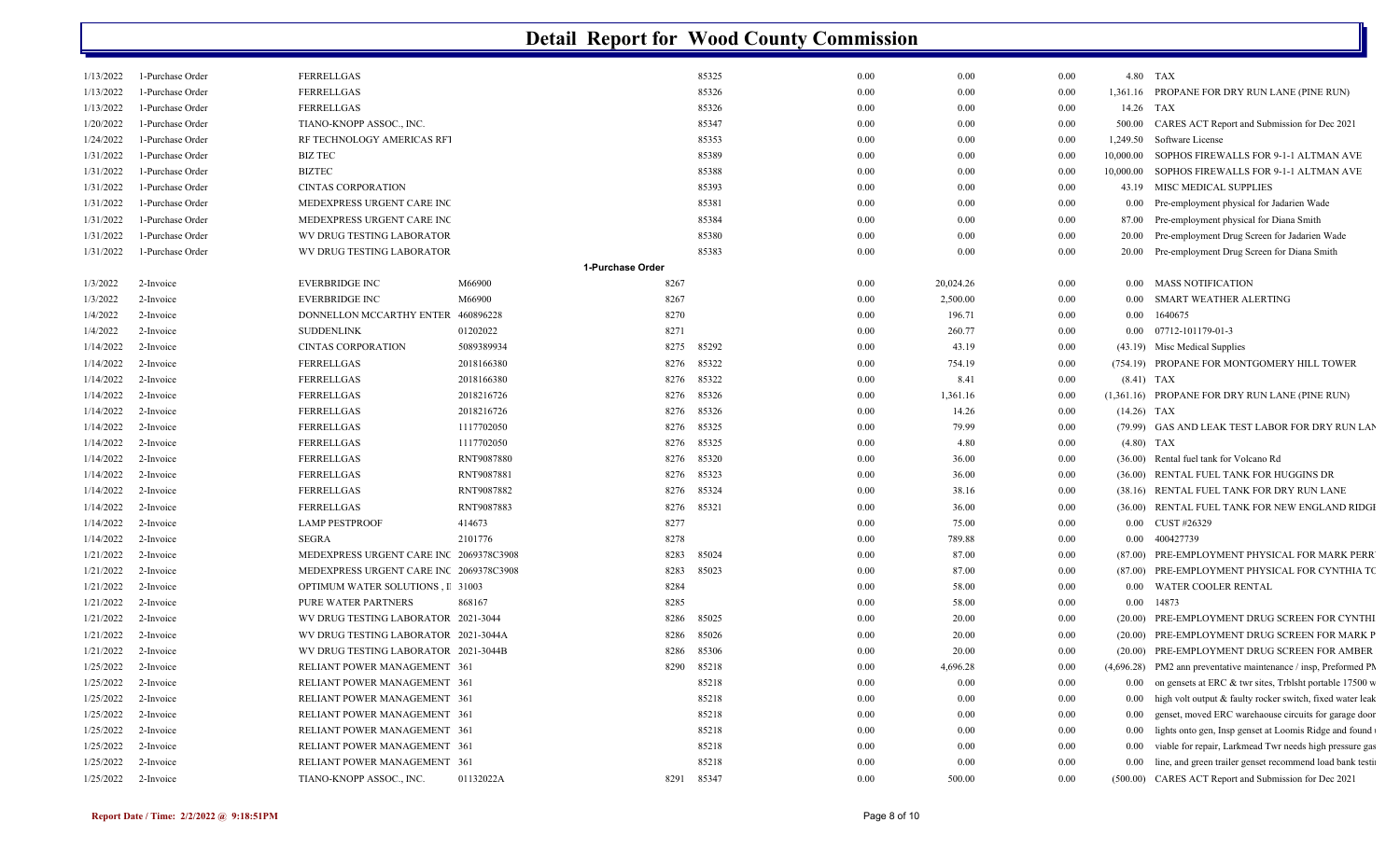|                               |                                |                              |                                          |                                | <b>Detail Report for Wood County Commission</b>         |                                   |                                |                                  |                           |                                                                   |                   |
|-------------------------------|--------------------------------|------------------------------|------------------------------------------|--------------------------------|---------------------------------------------------------|-----------------------------------|--------------------------------|----------------------------------|---------------------------|-------------------------------------------------------------------|-------------------|
|                               | 1/13/2022 5-Journal Entry      |                              | WASTE MANAGEMENT OF WV IN 20220111040001 |                                | 2-Invoice<br>5-Journal Entry                            | 0.00                              | 31,805.06<br>142.87<br>142.87  | 0.00                             | $0.00\,$                  | WOOD CO FINANCE-4019-WASTE MGMT WM EZ                             |                   |
|                               |                                |                              |                                          | Totals For 771240230           |                                                         |                                   | 31,947.93                      |                                  | 16,509.41                 | <b>Balance Period 7</b>                                           | 135,890.83        |
| 7712 55 341                   |                                |                              |                                          |                                |                                                         |                                   |                                |                                  |                           |                                                                   |                   |
| <b>Fund</b>                   |                                | Account                      |                                          | <u>Sub1</u>                    | Sub2                                                    |                                   | Sub3                           |                                  |                           |                                                                   |                   |
| $7\overline{ }$<br>E-911 FUND |                                | 712<br>COMM CTR/E 9-1-1      |                                          | 55<br>COMMODITIES              | 341                                                     | SUPPLIES/MATERIALS                |                                |                                  |                           |                                                                   |                   |
|                               | <b>YTD Budget</b><br>10,000.00 | <b>YTD Revisions</b><br>0.00 | <b>YTD Revised</b><br>10,000.00          | <b>YTD Debits</b><br>5,182.35  | <b>YTD Credits</b><br>0.00<br><b>Detail Records</b>     | <b>YTD Encumbered</b><br>1,809.80 | <b>YTD Used</b><br>(5, 182.35) | <b>YTD Available</b><br>3,007.85 |                           | <b>Fiscal Year Beginning Bal</b>                                  | 0.00              |
| <u>Date</u>                   | Transaction                    | <b>Vendor</b>                |                                          | <b>Invoice No</b>              | <b>Check No Purchase Order</b>                          | <b>Revisions</b>                  | <b>Debits</b>                  | <b>Credits</b>                   | <b>PO Amt Description</b> |                                                                   |                   |
| 1/6/2022                      | 1-Purchase Order               | STATIONERS INC               |                                          |                                | 85293                                                   | 0.00                              | 0.00                           | 0.00                             |                           | 1,090.00 7 hp Cart, 2 hp Toner Cart, Man Fldr w/Fasteners, Pens 6 |                   |
| 1/24/2022                     | 1-Purchase Order Pending Pcard | OFFICE DEPOT                 |                                          |                                | 1-Purchase Order<br>85361                               | 0.00                              | 0.00                           | 0.00                             |                           | 30.00 (6) ea Coffee creamer and (6) ea sugar                      |                   |
|                               |                                |                              |                                          |                                | 1-Purchase Order Pend                                   |                                   |                                |                                  |                           |                                                                   |                   |
| 1/21/2022                     | 2-Invoice                      |                              | FEDERAL EXPRESS CORP                     | 9-617-57692                    | 8282                                                    | 0.00                              | 11.09                          | 0.00                             |                           | 0.00 1388-9251-4                                                  |                   |
|                               |                                |                              |                                          |                                | 2-Invoice                                               |                                   | 11.09                          |                                  |                           |                                                                   |                   |
| 1/13/2022                     | 5-Journal Entry                | <b>SAM'S CLUB</b>            |                                          | 20220111020001                 | 85146                                                   | 0.00                              | 114.02                         | 0.00                             |                           | (114.02) COFFEE, CREAMER, MISC SUPPLIES, CANDY FOI                |                   |
|                               |                                |                              |                                          | Totals For 7712 55 341         | 5-Journal Entry                                         |                                   | 114.02<br>125.11               |                                  | 1,005.98                  | <b>Balance Period 7</b>                                           |                   |
| 7712 55 343                   |                                |                              |                                          |                                |                                                         |                                   |                                |                                  |                           |                                                                   |                   |
| <u>Fund</u><br>$7^{\circ}$    |                                | Account<br>712               |                                          | Sub1<br>55                     | Sub2<br>343                                             |                                   | Sub3                           |                                  |                           |                                                                   |                   |
| $E-911$ FUND                  |                                | COMM CTR/E 9-1-1             |                                          | COMMODITIES                    |                                                         | AUTOMOBILE SUPPLIES               |                                |                                  |                           |                                                                   |                   |
|                               | <b>YTD Budget</b><br>6,000.00  | <b>YTD Revisions</b><br>0.00 | <b>YTD Revised</b><br>6,000.00           | <b>YTD Debits</b><br>2,751.37  | <b>YTD Credits</b><br>0.00                              | <b>YTD Encumbered</b><br>200.48   | <b>YTD Used</b><br>(2, 751.37) | <b>YTD</b> Available<br>3,048.15 |                           | <b>Fiscal Year Beginning Bal</b>                                  | 0.00              |
| <u>Date</u>                   | <b>Transaction</b>             | <b>Vendor</b>                |                                          | <b>Invoice No</b>              | <b>Detail Records</b><br><b>Check No Purchase Order</b> | <b>Revisions</b>                  | <b>Debits</b>                  | <b>Credits</b>                   | <b>PO Amt Description</b> |                                                                   |                   |
| 1/11/2022                     | 2-Invoice                      |                              | ENGLEFIELD OIL COMPANY                   | IN-564689-7                    | 8273 85164<br>2-Invoice                                 | 0.00                              | 481.51<br>481.51               | 0.00                             | $(481.51)$ 911            |                                                                   |                   |
|                               |                                |                              |                                          |                                |                                                         |                                   |                                |                                  |                           | <b>Balance Period 7</b>                                           |                   |
| 7 7 12 55 345                 |                                |                              |                                          | Totals For 7712 55 343         |                                                         |                                   | 481.51                         |                                  | (481.51)                  |                                                                   |                   |
|                               |                                | <b>Account</b>               |                                          | Sub1                           | Sub2                                                    |                                   | Sub3                           |                                  |                           |                                                                   |                   |
| $rac{\text{Fund}}{7}$         |                                | 712                          |                                          | 55                             | 345                                                     |                                   |                                |                                  |                           |                                                                   |                   |
| $E-911$ FUND                  |                                | COMM CTR/E 9-1-1             |                                          | COMMODITIES                    | UNIFORMS                                                |                                   |                                |                                  |                           |                                                                   |                   |
|                               | <b>YTD Budget</b><br>7,200.00  | <b>YTD Revisions</b><br>0.00 | <b>YTD Revised</b><br>7,200.00           | <b>YTD Debits</b><br>2, 134.12 | <b>YTD Credits</b><br>0.00                              | <b>YTD Encumbered</b><br>0.00     | <b>YTD Used</b><br>(2, 134.12) | <b>YTD</b> Available<br>5,065.88 |                           | <b>Fiscal Year Beginning Bal</b>                                  | $\overline{0.00}$ |
|                               |                                |                              |                                          |                                | <b>Detail Records</b>                                   |                                   |                                |                                  |                           |                                                                   |                   |
| <u>Date</u>                   | <b>Transaction</b>             | <b>Vendor</b>                |                                          | <b>Invoice No</b>              | <b>Check No Purchase Order</b>                          | <b>Revisions</b>                  | <b>Debits</b>                  | <b>Credits</b>                   | <b>PO Amt Description</b> |                                                                   |                   |